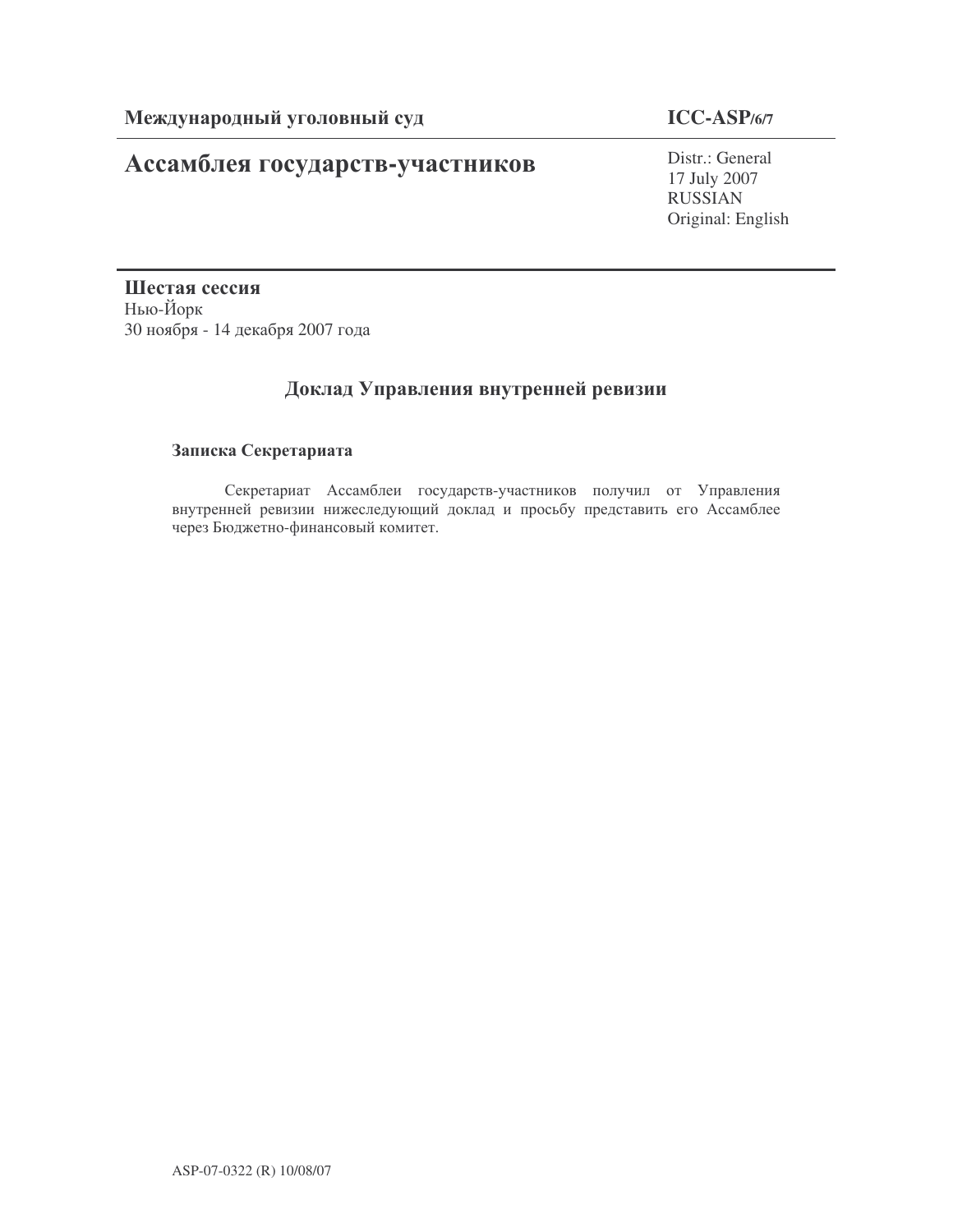Сопроводительное письмо

29 июня 2007 года

В соответствии с решением Ассамблеи, принятом на ее второй сессии в сентябре 2003 года, я с удовольствием представляю через Бюджетно-финансовый комитет мой третий и окончательный годовой доклад Ассамблее. Мне были предоставлены право и честь выполнить функции первого Внутреннего ревизора.

> (подпись) Джо Мартир Директор Управление внутренней ревизии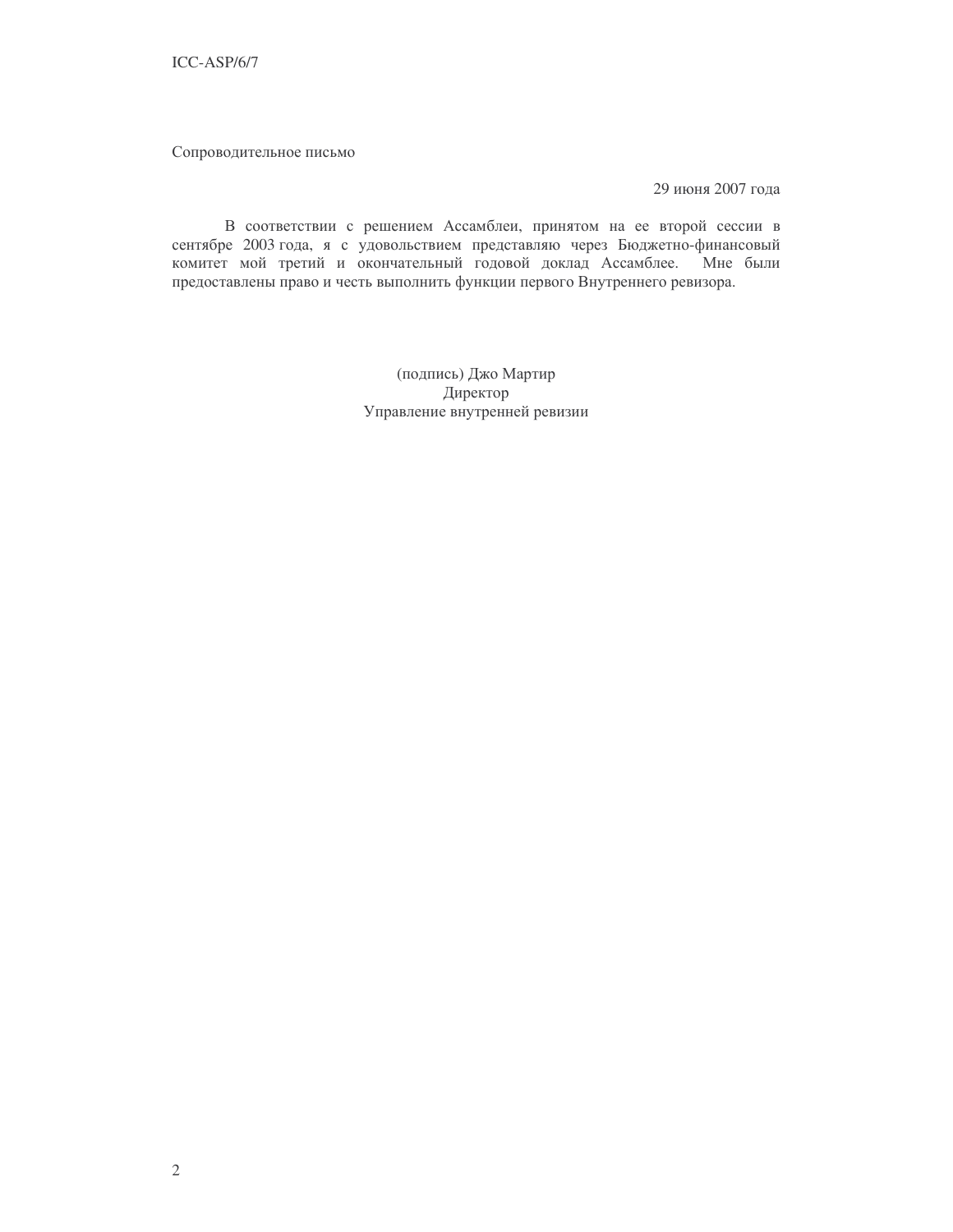## Содержание

|               |                                                            |                                                                                                       | Cmp. | Пункты    |
|---------------|------------------------------------------------------------|-------------------------------------------------------------------------------------------------------|------|-----------|
| Резюме        |                                                            |                                                                                                       | 4    |           |
| L.            | Введение                                                   |                                                                                                       | 5    | $1-6$     |
| II.           | Штатное расписание/бюджет Управления<br>внутренней ревизии |                                                                                                       | 7    | $7 - 8$   |
| Ш.            | Ревизии деятельности                                       |                                                                                                       | 7    | 9         |
|               | A.                                                         | Управление активами                                                                                   | 7    | $10 - 18$ |
|               | <b>B.</b>                                                  | Конфиденциальность данных, касающихся<br>потерпевших, в рамках Отдела по делам                        |      |           |
|               |                                                            | потерпевших и адвокатов                                                                               | 9    | $19 - 31$ |
|               | $C_{\cdot}$                                                | Оформление поездок                                                                                    | 11   | $32 - 33$ |
| IV.           | Специальная работа по просьбе руководства                  |                                                                                                       | 12   |           |
|               | $A$ .                                                      | Совместная проверка ДБООН/МУС<br>обеспечения безопасности персонала на<br>местах                      | 12   | $34 - 41$ |
|               | B <sub>1</sub>                                             | Обзор потенциальных рисков, связанных с<br>мероприятиями по управлению пенсионным<br>планом для судей | 13   | $42 - 45$ |
|               |                                                            |                                                                                                       |      |           |
| $V_{\bullet}$ | Контроль осуществления рекомендаций                        |                                                                                                       | 14   | 46-47     |
| VI.           | Прочие вопросы                                             |                                                                                                       | 14   |           |
|               | A.                                                         | Координация работы с Внешним аудитором                                                                | 14   | 48        |
|               | <b>B.</b>                                                  | Комитет по внутреннему надзору                                                                        | 14   | 49        |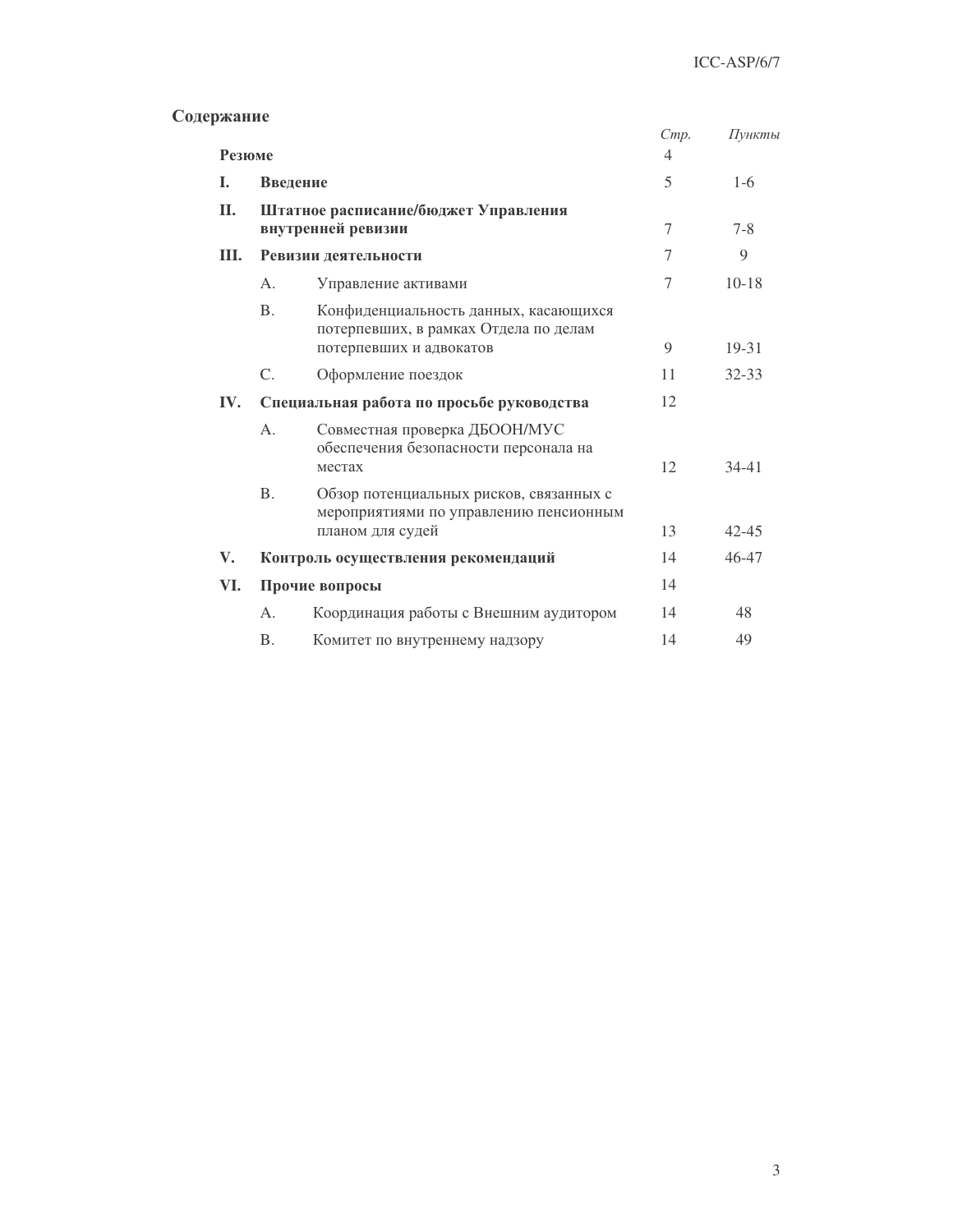# **Резюме**

Управление внутренней ревизии имеет честь представить через Бюджетнофинансовый комитет свой третий годовой доклад Ассамблее. В нем изложена основная деятельность, осуществленная Управлением в прошлом году.

Управление действует в соответствии с положениями Римского статута, Финансовыми положениями и правилами Суда, а также соответствующими резолюциями Ассамблеи. Работа Управления проводится в соответствии с общепринятыми стандартами ревизии.

Управление отреагировало на замечания и рекомендации, сделанные Бюджетно-финансовым комитетом относительно роли внутреннего надзора и содержащиеся в пунктах 25-27 доклада Бюджетно-финансового комитета о работе его седьмой сессии (ICC-ASP/5/23). Оно информировало Председателя Комитета о том, что отсутствие ясного понимания правового обязательства Внешнего ревизора в отношении внешней отчетности в сочетании с озабоченностью руководства по поводу возможных рисков публичного сообщения основных результатов внутренней ревизии являются главными факторами, которые стали, по-видимому, причиной напряженных отношений между Управлением и руководством.

В прошлом году Управление по-прежнему использовало свои ограниченные ресурсы главным образом для осуществления своего основанного на рисках аудиторского плана и выполнения специальных просьб руководства об оказании помощи. Управление выпустило подробные доклады по итогам ревизий в таких областях, как управление активами и конфиденциальность данных, касающихся потерпевших, в рамках Отдела по делам потерпевших и адвокатов. К моменту представления отчета Управление завершало этап рассмотрения ревизионной деятельности в области оформления поездок и начало подготовку своего доклада.

В ответ на просьбу руководителей органов Суда Управление вместе со старшими представителями Департамента безопасности Организации Объединенных Наций (ДБООН) и Секции охраны и безопасности Суда провело совместную проверку ДБООН/МУС обеспечения безопасности сотрудников на местах. В феврале 2007 года трем руководителям органов Суда был представлен совместный доклад.

В ответ на просьбу Секретаря Управление изучило потенциальные риски, связанные с мерами, предпринимаемыми Судом для управления пенсионным планом для судей. Управление определило несколько рисков и предложило способы их Оно также информировало Секретаря о том, что включение уменьшения. приблизительно 1,05 млн. евро в счета 2005 года в качестве оценочной стоимости управления пенсионным планом в финансовые периоды с 2003 по 2006 годы является сомнительным и требует проверки.

В целом результаты ревизий, проведенных Управлением в прошлом году, показывают продолжающийся прогресс в деятельности Суда. В то же время попрежнему необходимо выполнить работу по внедрению административных систем и практики в целях обеспечения разумной гарантии сохранения и контроля активов Суда, управления финансовыми, людскими и материальными ресурсами с соблюдением должной экономии и эффективности, а также осуществления операций в соответствии с требованиями управляющих органов. В части III настоящего доклада представлена краткая информация о целях, рамках и выводах ревизий деятельности и прочей существенной работе, выполненной Управлением в прошлом году, наряду с ответами руководства, если таковые имеются.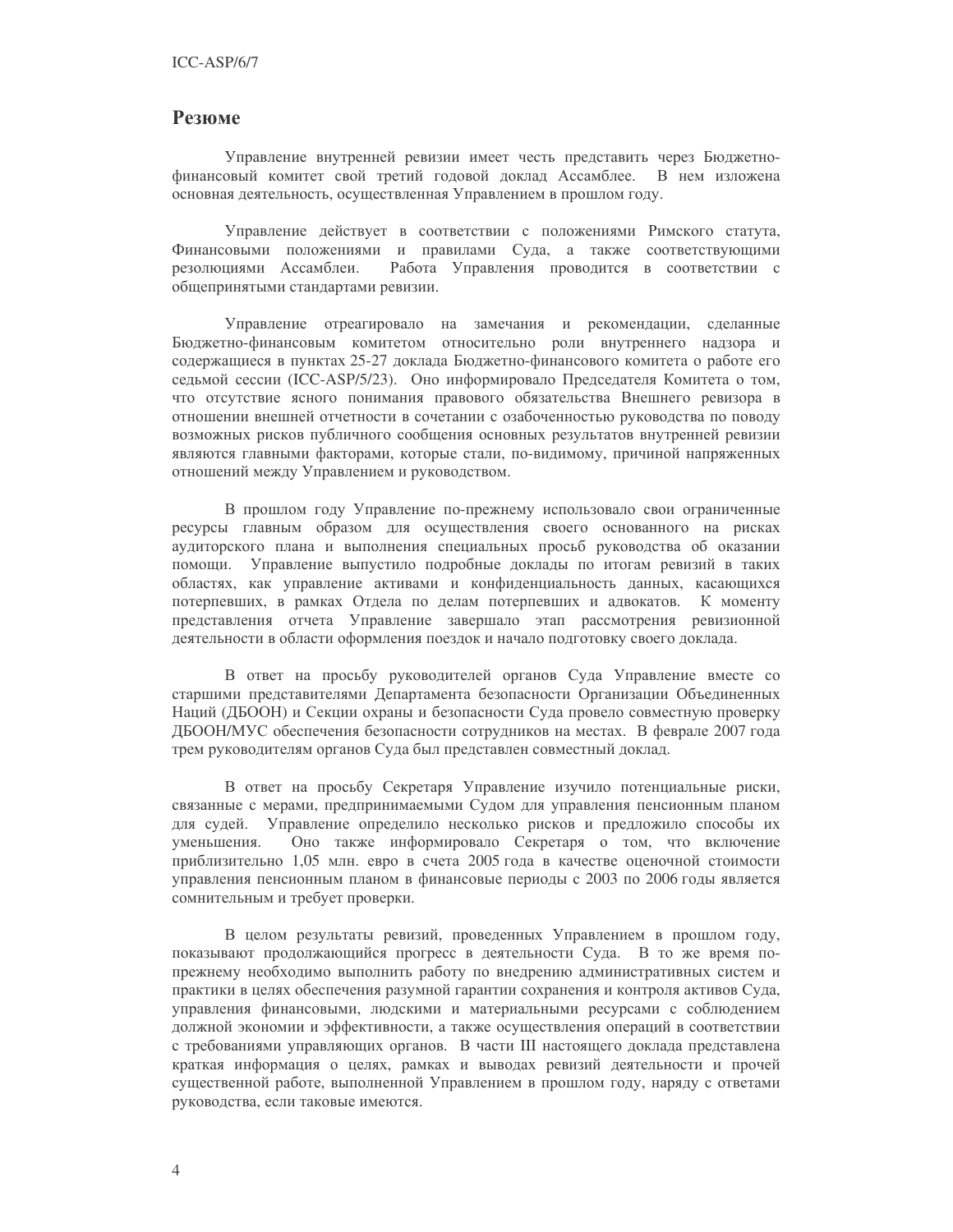В прошлом году Управление подготовило 52 рекомендации (включая 21 рекомендацию, содержащуюся в совместном докладе ДБООН/МУС), а всего с начала его деятельности в конце 2004 года им была подготовлена 81 рекомендация. Рекомендации Управления направлены на оказание помощи руководству в укреплении контрольных механизмов, повышении эффективности внутренних работы. осуществлении потенциальной экономии расходов и обеспечении соблюдения требований руководящих органов.

В ответах руководства на рекомендации обычно говорилось о мерах, принятых по некоторым из них после выпуска проектов докладов об аудите, и указывалось, что в будущем будут приняты дальнейшие меры. Руководство не согласилось, однако, с мнением Внутреннего ревизора о том, что перераспределение из одной основной программы в другую значительных активов, которые не были предусмотрены в бюджете и одобрены для использования более чем одной основной программой - в отличие от прямого перераспределение средств для приобретения активов - может потенциально рассматриваться как косвенное нарушение финансового положения 4.8.

Управление разработало методику и базу данных для контроля и оценки хода осуществления рекомендаций по итогам ревизионных проверок и действовало в тесном контакте с Управлением контролера, на которое была возложена функциональная ответственность за данный процесс. Однако на дату представления доклада Контролер сообщила Управлению о том, что она не может представить данные о ходе осуществления, поскольку не получила необходимую информацию.

Управление имело разумную возможность общаться с разными лицами, включая руководителей органов Суда, а также имело доступ к книгам, записям и другим документам, которые, по мнению Управления, необходимы для выполнения его работы. В то же время сфера ревизии управления активами была частично ограничена из-за отсутствия вспомогательной документации. Кроме того, официальная реакция руководства на доклады, включая рекомендации, была либо медленной, либо отсутствовала. Не поступило никакого официального ответа руководства на совместный доклад ДБООН/МУС или на доклад о конфиденциальности данных, касающихся потерпевших, в рамках Отдела по делам потерпевших и адвокатов.

По-прежнему поддерживались хорошие рабочие отношения между Управлением и Внешним аудитором. Осуществлялся обмен информацией, в том числе планами работы и докладами.

Необходимость в независимом ревизионном комитете, большинство в котором составляют внешние представители, является общепризнанной, и Управление представило руководству свои первоначальные соображения относительно состава и круга полномочий комитета. Однако на момент подготовки настоящего доклада не ясно было, когда данный комитет будет создан и какова будет его сфера полномочий. Важное значение имеет сохранение и усиление независимости Управления внутренней ревизии и транспарентность результатов его работы.

#### L. Введение

1. Настоящий третий доклад Управления внутренней ревизии («Управление») Международного уголовного суда («Суд») представляется Ассамблее государствучастников («Ассамблея») в соответствии с решением Ассамблеи, принятом на ее второй сессии в сентябре 2003 года, в котором она утвердила рекомендацию Бюджетно-финансового комитета («БФК») относительно того, что «внутренний ревизор должен иметь возможность независимо принимать решения в отношении своей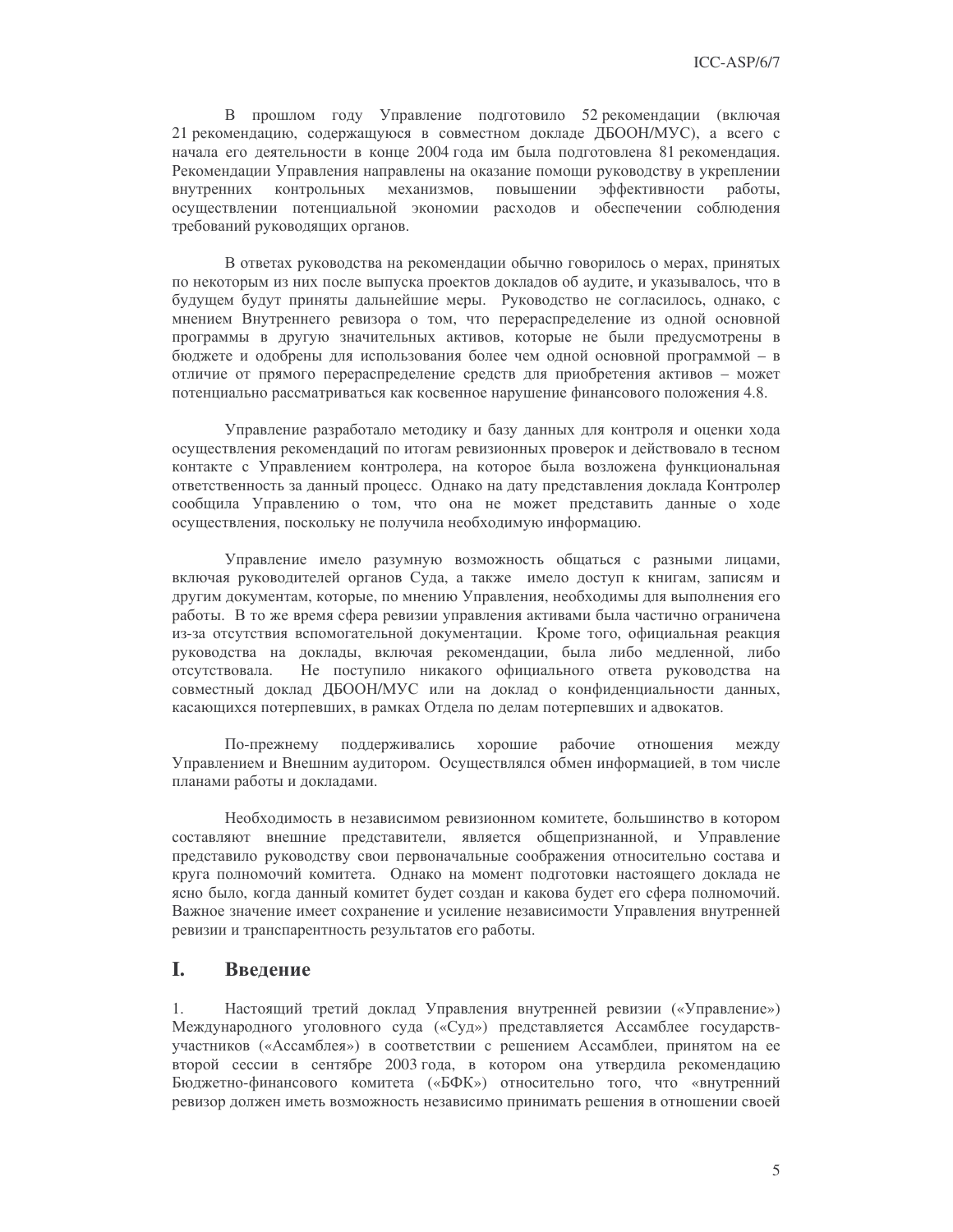годовой программы работы, в том числе по любым вопросам, поставленным Комитетом, и должен представлять Ассамблее через Комитет ежегодный доклад о деятельности Управления»<sup>1</sup>.

Управление действует в соответствии с положениями Римского статута, 2. Финансовыми положениями и правилами, а также соответствующими резолюциями Ассамблеи. Работа Управления проводится в соответствии с общепринятыми стандартами ревизии.

 $3.$ Основное внимание в своей работе в прошлом году Управление уделяло проведению ревизий деятельности, указанных в основанном на рисках аудиторском плане, который был одобрен Комитетом внутреннего надзора Суда в составе трех руководителей органов Суда. Этот план был также представлен Комитету на его пятой сессии. Управление выполнило также несколько специальных просьб старших руководящих сотрудников об оказании помощи по нескольким важным вопросам.

 $4.$ Управление отреагировало на замечания и рекомендации, сделанные Бюджетно-финансовым комитетом относительно роли внутреннего надзора и содержащиеся в пунктах 25-27 доклада Бюджетно-финансового комитета о работе его седьмой сессии (ICC-ASP/5/23). Оно информировало Председателя Комитета о том, что отсутствие ясного понимания правового обязательства Внешнего ревизора в отношении внешней отчетности в сочетании с озабоченностью руководства по поводу возможных рисков публичного сообщения основных результатов внутренней ревизии являются главными факторами, которые стали, по-видимому, причиной напряженных отношений между Управлением и руководством. Соответственно, Управление информировало Председателя Комитета о том, что Комитету и Ассамблее было бы полезно получить более ясное представление о характере и рамках обязанностей Внешнего аудитора перед Комитетом и Ассамблеей в отношении представления отчетности.

5. Управление имело разумную возможность общаться с разными лицами, включая руководителей органов Суда, а также имело доступ к книгам, записям и другим документам, которые, по мнению Управления, необходимы для выполнения его работы. В то же время не всегда имелась вспомогательная документация, а официальная реакция руководства на доклады, включая рекомендации, была медленной или отсутствовала. Управление оказало помощь руководству в разработке процедуры, предназначенной для окончательного и своевременного оформления отчетов о ревизии, и в усилении контроля осуществления рекомендаций по итогам ревизии.

6. В целом, результаты ревизий, проведенных Управлением в прошлом году, показывают продолжающийся прогресс в деятельности Суда. В то же время попрежнему необходимо выполнить работу по внедрению административных систем и практики в целях обеспечения разумной гарантии сохранения и контроля активов Суда, управления финансовыми, людскими и материальными ресурсами с соблюдением должной экономии и эффективности, а также осуществления операций в соответствии с требованиями управляющих органов. Деятельность Управления направлена на оказание помощи руководству в укреплении внутренних контрольных механизмов, повышении эффективности работы, осуществлении потенциальной экономии расходов и обеспечении соблюдения требований руководящих органов.

 $^{-1}$ Официальные отчеты Ассамблеи государств-участников Римского статута Международного уголовного суда, вторая сессия, Нью-Йорк, 8-12 сентября 2003 года (издание Организации Объединенных Наций, в продаже под № R.03.V.13) часть II, А.1, пункт 1, и часть II, А.6, пункт 29.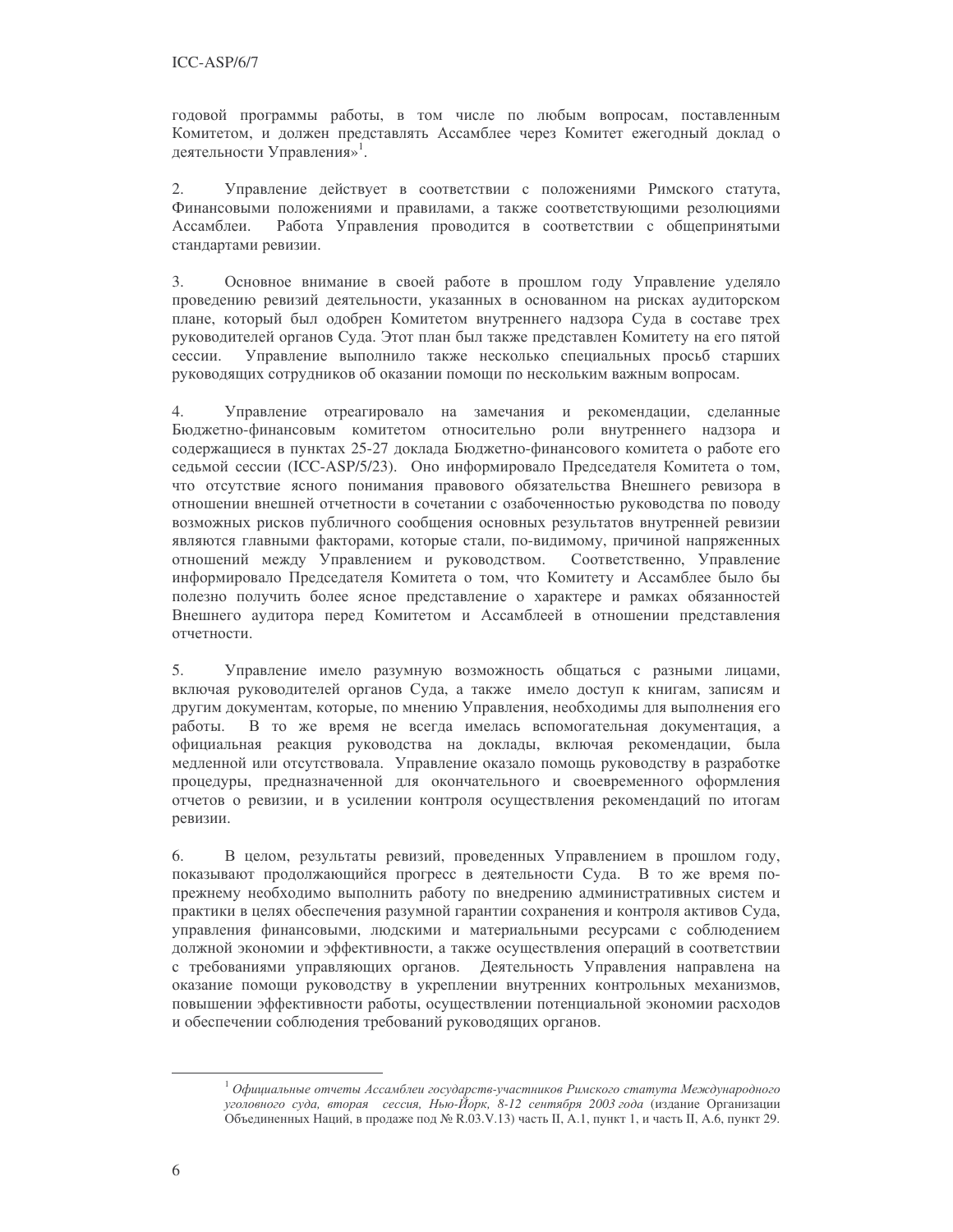#### П. Штатное расписание/бюджет Управления внутренней ревизии

 $7.$ Утвержденный бюджет Управления на 2006 год в размере 341 000 евро составлял менее половины процента от общего бюджета Суда на 2006 год в размере 82 417 200 евро. В состав Управления входил директор, один ревизор и один помощник ревизора. Утверждена дополнительная должность сотрудника категории специалистов (старший ревизор, С-4), работа на которой начнется со второй половины 2007 года. Управление считает, что оно располагает достаточными ресурсами для выполнения своего мандата.

8. Для содействия плавному переходному процессу Внутренний ревизор сообщил Суду в феврале 2007 года о том, что он не хочет продлевать свой рабочий контракт в июле 2007 года, когда наступит срок его продления. К моменту представления доклада осуществлялся процесс найма на должность старшего ревизора (С-4) и вакантную должность помощника ревизора. Суд не дал, однако, объявления о найме на должность директора.

#### III. Ревизии деятельности

9. Управление выпустило подробные доклады по итогам ревизий в таких областях, как управление активами и конфиденциальность данных, касающихся потерпевших, в рамках Отдела по делам потерпевших и адвокатов. К моменту представления доклада Управление завершало работу по рассмотрению ревизионной деятельности в области оформления поездок и начало подготовку доклада о ней. О результатах этой ревизии будет сообщено в докладе 2008 года.

#### A. Управление активами

# Введение

10. Значительная доля не связанных с персоналом расходов приходится на закупку Фактические расходы на предметы имущества (независимо от активов. классификации) составили в 2004 году в общей сложности около 9,7 млн. евро или 47% не связанных с персоналом расходов, а в 2005 году около 4,3 млн. евро или 19% таких расходов. Суд сообщил, что по состоянию на декабрь 2005 года общая закупочная стоимость его активов длительного пользования (т.е. активов с закупочной ценой свыше 600 евро) и «специальных предметов» (т.е. определяемых как «привлекательные») составила почти 6,9 млн. евро.

11. Нормативная основа для контроля и управления имуществом содержится в правилах 110 и 111 Финансовых положений Суда, которые были официально приняты в августе 2004 года. Согласно правилу 110.20 Финансовых положений Секретарь «отвечает за управление имуществом Суда». Повседневное управление сводным инвентарным регистром осуществляется Секцией общего обслуживания. Кроме того, «организационные подразделения» специалистов, такие, как Секция информационных и коммуникационных технологий (СИКТ) и Секция охраны и безопасности, ведут инвентарные перечни предметов имущества, имеющих непосредственное отношение к выполняемым ими функциям.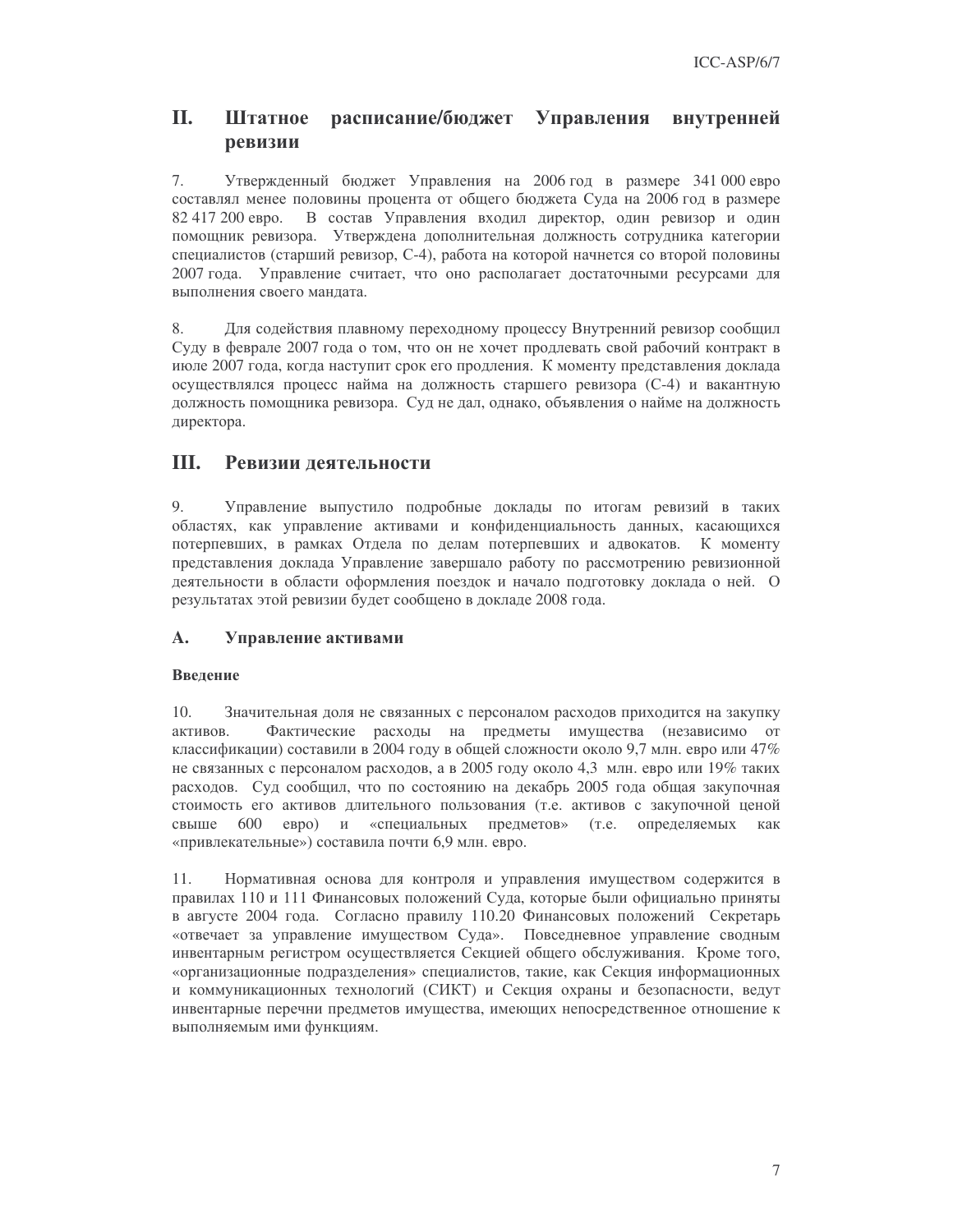### Цель ревизии и сфера охвата

Суд работает над созданием системы управления активами, соответствующей 12. оперативным потребностям и обязанностям по обеспечению оптимального руководства. В целях оказания помощи руководству главное внимание в ходе ревизии по удовлетворению уделяется оценке деятельности Суда потребностей соответствующих руководящих органов в области управления активами и выявлению возможностей для улучшений. Главное внимание в той работе уделялось в первую очередь активам, управление которыми осуществляется в Гааге. В то же время некоторые результаты ревизий также касаются активов на местах. Хотя вопросы, касающиеся систем закупок, составления бюджета и бюджетного контроля, были вне рамок ревизии, проводился общий обзор этих систем для получения более ясного общего представления о способах закупок активов и управления ими.

13. Были опрошены соответствующие сотрудники Суда и основные пользователи активов из Секретариата, Канцелярии прокурора и Президиума. Изучена нормативная основа для управления имуществом и представления отчетности, существующие системы и практика, а также соответствующие финансовые данные. Проведена комплексная проверка контрольных процедур и выборочная проверка ключевых контрольных механизмов, а также изучена вспомогательная документация. Выполнена дополнительная работа по двум классам дорогостоящих активов, а именно автомашинам и цифровой системе радиосвязи. Выбор этих дорогостоящих активов был сделан по разумному решению, принятому Управлением на основе оценки риска.

14. Вследствие некачественной документации Управление не смогло провести полноценную проверку процедуры обоснования запроса на 21 автомашину для отделений на местах и их технических данных. Эта проверка охватывала период с момента создания Суда до 31 декабря 2005 года, если не указывалось иное.

# Вывод

15. В целом по итогам ревизии был сделан вывод о том, что Суд находится в процессе создания эффективной нормативной основы для управления активами. Подробный доклад содержит рекомендации по тем областям, в которых Суд может усилить контрольные механизмы, включая составление бюджета для активов и технического обслуживания. В нем отмечаются многочисленные случаи утери или кражи имущества, и обращается внимание на необходимость более четкого согласования прогнозирования персонала с подготовкой бюджета по активам и внедрения модуля управления активами ДЛЯ системы планирования общеорганизационных ресурсов (ПОР), как только это будет практически возможно.

16. После его внедрения модуль управления активами ПОР должен обеспечить повышение эффективности благодаря тому, что Секции общего обслуживания, СИКТ и Секции охраны и безопасности не нужно будет отдельно дублировать, как сейчас, ввод данных об активах в отдельные системы управления активами. В сочетании с отдельным коммерческим приложением для хранения данных он также обеспечит более подробную информацию об активах, что будет способствовать повышению эффективности процедур контроля управления активами. Кроме того, модуль будет способствовать любым будущим мерам по обеспечению соответствия с Международными стандартами учета в государственном секторе.

17. В отношении закупки автомашин по итогам ревизии был сделан вывод о том, что административные контрольные механизмы действуют удовлетворительно, включая определение потребностей, анализ вариантов и закупки для находящихся в Гааге автомашин. В то же время плохо ведется документация по обоснованию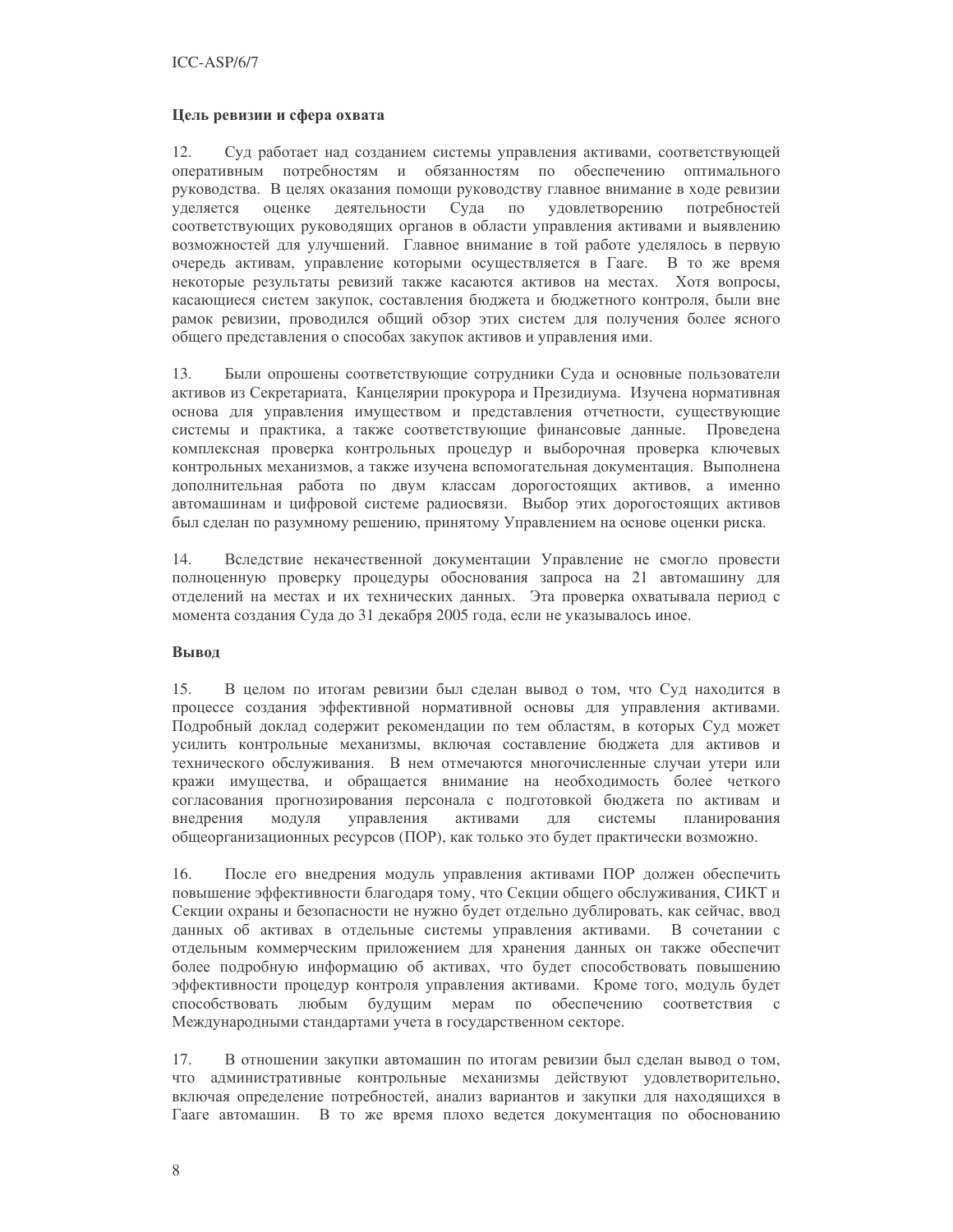планирования и приобретения автомашин на местах. По итогам ревизии был сделан вывод о том, что более совершенное планирование и рациональное использование автомашин на местах может привести к значительному сокращению расходов. Кроме того, Комитету по обзору закупок или Секретарю не сообщалась необходимая для обеспечения их процесса принятия решений информация о возможной экономии расходов, связанной с разными вариантами закупок. Руководству также необходимо более эффективно контролировать фактическое использование бронированных автомашин для обеспечения надлежащего использования этого дорогостоящего имушества. Ревизия также выявила несколько областей, требующих большего внимания со стороны руководства для избежания риска неумышленного нарушения Доклад содержит 16 рекомендаций для рассмотрения Финансовых положений. руководством.

#### Реакция руководства

Руководство отреагировало на проект доклада, который был разослан 18. руководителям органов Суда для замечаний. В его ответах излагаются меры, которые были уже приняты по некоторым рекомендациям, и указывается, что в будущем будут приняты дальнейшие меры. Руководство не согласилось, однако, с мнением Внутреннего ревизора о том, что перераспределение из одной основной программы в другую значительных активов, которые не были предусмотрены в бюджете и одобрены для использования более чем одной основной программой - в отличие от прямого перераспределения средств для приобретения активов - может потенциально рассматриваться как косвенное нарушение финансового положения 4.8. В положении 4.8 говорится следующее: «Перераспределение сумм между разделами ассигнований может производиться лишь с разрешения Ассамблеи государств-участников...». Руководство считает, что действуют контрольные механизмы для обеспечения гарантии против риска неумышленного несоблюдения.

#### **B.** Конфиденциальность данных, касающихся потерпевших, в рамках Отдела по делам потерпевших и адвокатов

### Ввеление

 $19<sub>1</sub>$ Отдел по делам потерпевших и адвокатов (ОПА) занимается обработкой подробной информации о личности потерпевших, которые обратились с просьбой об участии в разбирательствах Суда или о возмещении ущерба; лиц, заявления которых были приняты соответствующей Палатой как имеющих право на участие; и лиц, благосостояние которых может быть поставлено под угрозу в том случае, если информация об их личности попадет в неправильные руки.

20. Участие потерпевших в уголовном судопроизводстве и последующее управление связанных с потерпевшими данных является новой и все еще развивающейся областью международного права. Соответственно, в качестве реакции на новые события ОПА необходимо будет, вероятно, продолжать совершенствование разработанных им административных процедур и процедур распространения данных.

21. По состоянию на сентябрь 2006 года Палаты подтвердили, что в разбирательствах Суда будут участвовать девять потерпевших, и ОПА было получено около 100 заявлений. Отдел полагает, что в ближайшее время количество заявлений потерпевших значительно возрастет.

22. Эффективное обеспечение конфиденциальности данных  $\,$  M условий безопасности зависит от создания системы управления, которая способствует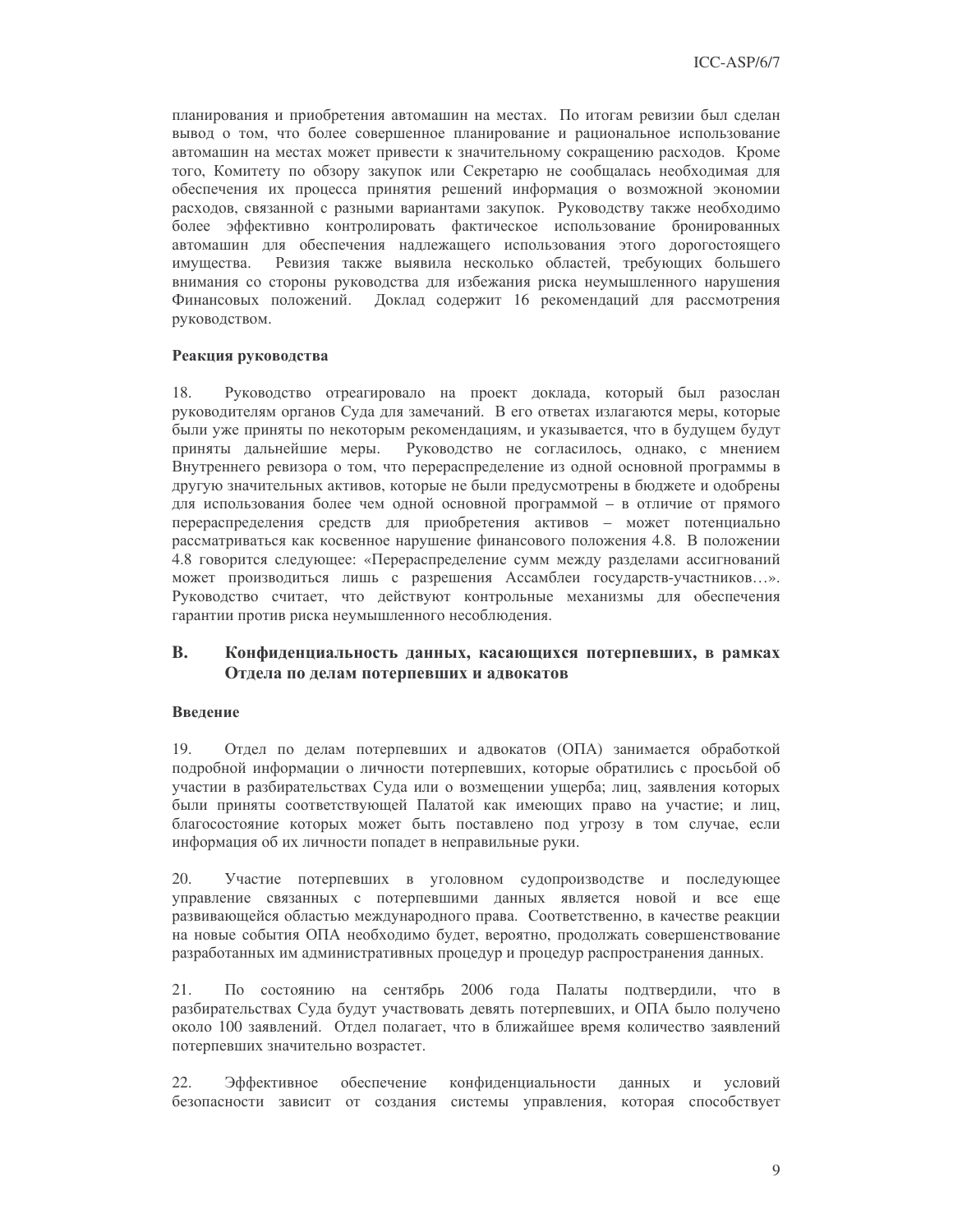соблюдению требований конфиденциальности и может адаптироваться к меняющимся обстоятельствам.

### Цель ревизии и сфера охвата

23. Ревизия была проведена по просьбе Секретаря. В ходе этой ревизии основное внимание уделялось оценке мер контроля, принимаемых в Отделе по делам потерпевших и адвокатов для обеспечения конфиденциальности данных, касающихся потерпевших, включая сообщение информации третьим сторонам, и в надлежащих случаях, представление рекомендаций в отношении областей, требующих улучшения положения. Проверка охватывала период с февраля по сентябрь 2006 года, если не указывалось иное, и проводилась при содействии сотрудника Суда по вопросам информационной безопасности.

24. Из сферы ревизии были исключены другие органы и секции Суда, которые также занимаются обработкой данных, касающихся потерпевших, такие, как Палаты, Канцелярия прокурора (КП), Группа по делам потерпевших и свидетелей (ГПС), Канцелярия общественного адвоката по делам потерпевших (КОАП), Канцелярия общественного адвоката-защитника (КОАЗ) и Целевой фонд для потерпевших. Из сферы данной ревизии были также исключены другие организации, такие, как неправительственные организации, учреждения Организации Объединенных Наций, местные организации по правам человека, и т. д., которые могут также заниматься обработкой данных о потерпевших.

25. Были опрошены соответствующие сотрудники ОПА и СИКТ в штаб-квартире и в отделении Суда в Уганде. Были изучены и определены соответствующие документы и системы информационных технологий. Были определены и испытаны ключевые контрольные механизмы на местах, предназначенные ДЛЯ сохранения конфиденциальных данных.

26. Главным критерием при проведении ревизии служила Директива председателя об информационной безопасности (ICC/PRESD/G/2005/001).

# Вывод

27. По итогам ревизии был сделан вывод о том, что Отдел по делам потерпевших и адвокатов активно поощрял методы работы, направленные на обеспечение последовательного подхода к обеспечению безопасности данных, и продолжает добиваться хороших результатов. Отдел уделяет первоочередное внимание конфиденциальности данных и хочет кодифицировать и установить внутренние стандарты для руководства работой персонала. Был также сделан вывод о том, что проект административных инструкций Суда по информационной безопасности обеспечивает разумную основу для гарантирования информационной безопасности.

28. Исходя из критериев, содержащихся в проекте административных инструкций по информационной безопасности, в результате ревизии был сделан вывод о том, что в целом контрольные меры, осуществляемые в Отделе по делам потерпевших и адвокатов, обеспечивают низкий - средний уровень гарантии конфиденциальности данных, касающихся потерпевших. В подробном отчете о ревизии содержится 15 рекомендаций, направленных на усиление контрольных механизмов с целью обеспечения высокого уровня гарантии. Хотя некоторые рекомендации могут быть осуществлены непосредственно ОПА, другие требуют рассмотрения и принятия по ним решения руководства, поскольку они могут затронуть деятельность всего Суда.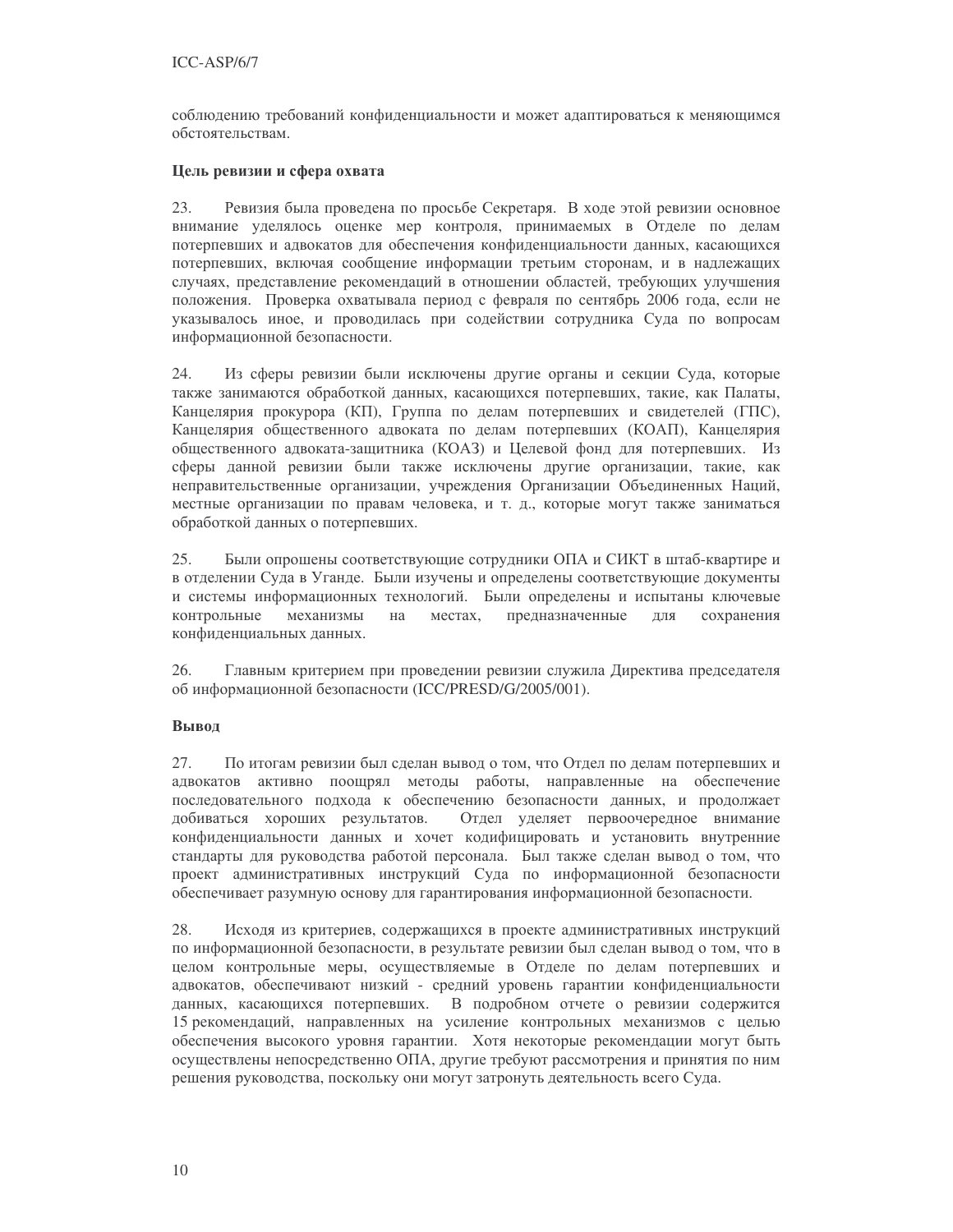29. Поскольку ожидается резкое увеличение количества заявлений, в результате ревизии был сделан вывод о том, что вопрос о конфиденциальности данных необходимо более четко обозначить в официальных заявлениях о целях ОПА, чтобы лучше отразить его важное значение. Отдел разработал свод руководящих указаний по эффективной практике, который следует завершить и опубликовать. В результате ревизии был сделан вывод о том, что требуется более формальная структура сохранения информации для контроля передачи данных и документов с мест в Гаагу. Кроме того, при рассмотрении в будущем вопроса о системах передачи и хранения электронных данных следует учитывать четкие рекомендации об информационной безопасности как со стороны СИКТ, так и сотрудника Суда по вопросам информационной безопасности. Доклад также содержит конкретные рекомендации об использовании зашифрованных карт памяти; использовании системы управления документацией TRIM для всех конфиденциальных документов; и контролируемом использовании незащищенных принтеров. Следует также проводить периодические проверки для подтверждения того, что ситуация в Отделе является по-прежнему стабильной.

30. Руководство может оказать помощь ОПА в выполнении его задач по соблюдения конфиденциальности посредством следующих мер: обеспечение завершения подготовки проекта административных инструкций по информационной безопасности и его опубликования в приоритетном порядке; усиление ИТ-систем безопасности и конфиденциальности данных; ужесточение процедур доступа к секретным материалам для новых сотрудников и расширение сферы их применения для охвата внештатного персонала, который имеет доступ к конфиденциальным данным; включение четких руководящих указаний в отношении конфиденциальности в будущие документы по информационно-просветительской стратегии; и обеспечение своевременной разработки и опубликования программы сохранения данных.

### Реакция руководства

31. В ответе Отдела по делам потерпевших и адвокатов говорилось о том, что доклад является «справедливым и точным и что он также содержит весьма позитивные рекомендации, которые оказали и будут оказывать нам значительную помощь». Руководство не отреагировало на этот доклад.

#### $\mathbf{C}$ . Оформление поездок

32. К моменту представления доклада Управление завершало свою проверку работы, связанной с ревизией деятельности в области оформления поездок, и начало подготовку своего отчета о ней. Целями данной ревизии являлось следующее:

- a) оценка того, обеспечивают ли системы и практика Суда в области оформления поездок разумную гарантию того, что средства на поездки расходуются в соответствии с соответствующими правилами и политикой Суда и с должным учетом факторов экономии, эффективности и действенности; и
- $b)$ выявление возможностей для усовершенствования, в том числе представление любых первоначальных рекомендаций руководству по вопросу оформления поездок на основе внешнего подряда.

33. Результаты ревизии будут представлены в докладе Внутреннего ревизора 2008 года.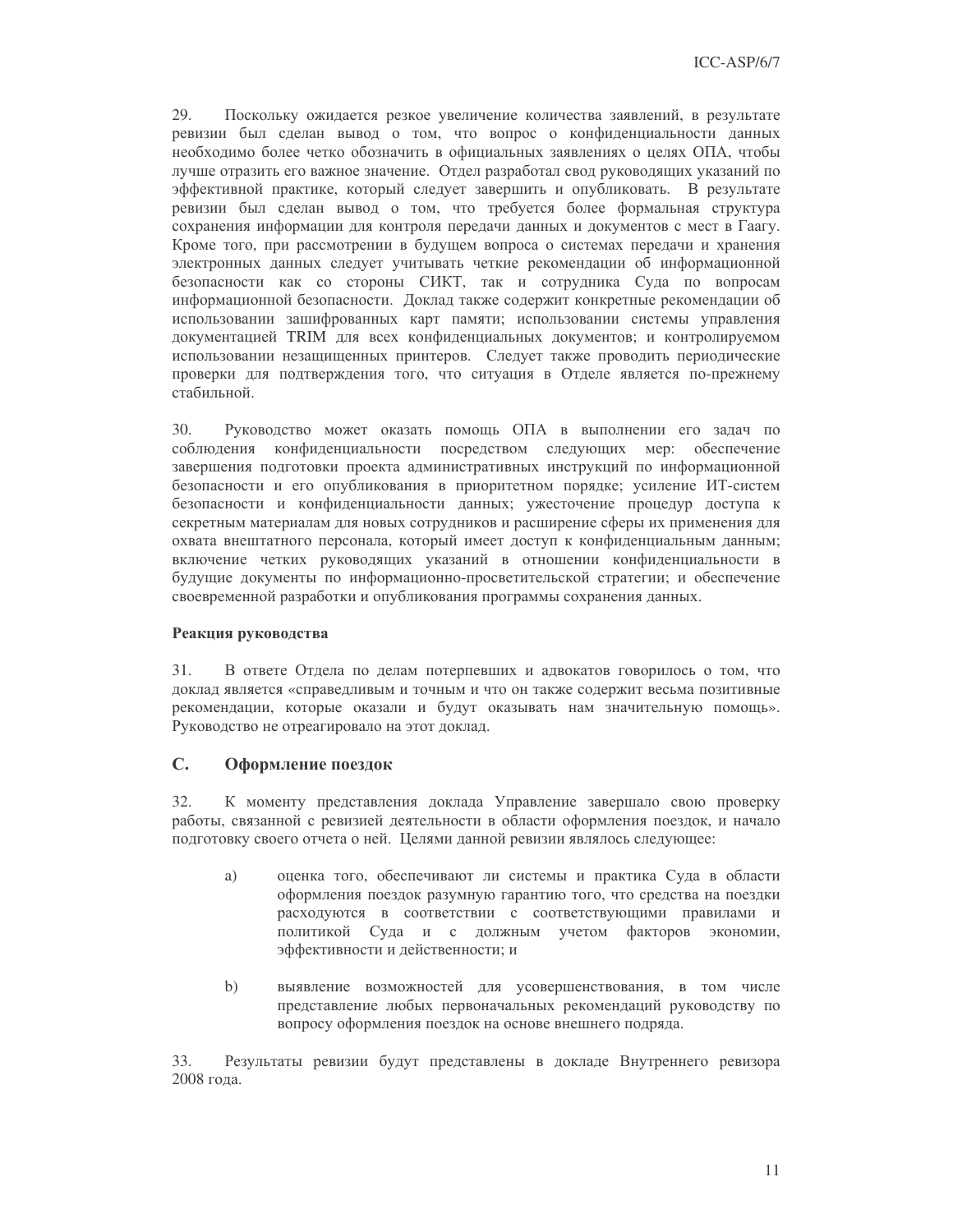#### IV. Специальная работа по просьбе руководства

#### $\mathbf{A}$ . Совместная проверка ДБООН/МУС обеспечения безопасности персонала на местах

# Ввеление

 $34$ Суд располагает бюро на местах в Нджамене и Абеше (Чад), Буниа и Киншасе (Демократическая Республика Конго) и Кампале (Уганда).

35. После заключения  $\, {\bf B}$ 2004 году Согласованного соглашения  $\Omega$ взаимоотношениях между Международным уголовным судом и Организацией Объединенных Наций Суд подписал с Организацией Объединенных Наций Меморандум о взаимопонимании (МОВ), в соответствии с которым международный персонал Суда будет участвовать в мероприятиях Организации Объединенных Наций по обеспечению безопасности (это стандартный МОВ, который подписывается между ДБООН и учреждениями, не входящими в систему Организации Объединенных Наций). В начале 2005 года текст МОВ был направлен всем отделениям Организации Объединенных Наций на местах, в которых имеются представители Суда. В июне 2006 года было решено, что Суд и ДБООН проведут совместную проверку обеспечения безопасности персонала Суда на местах.

# Цель ревизии и сфера охвата

36. Поскольку местные отделения Суда существуют относительно недавно, а специальный персонал Группы по обеспечению безопасности на местах был размещен в них еще позднее, цель данной проверки заключалась в предварительной оценке степени соблюдения сотрудниками Суда на местах политики и процедур Организации Объединенных Наций в области безопасности; выявлении эффективной практики; и рекомендации возможных вариантов повышения эффективности. Главное внимание в этой работе уделялось обеспечению безопасности персонала Суда. В рамки этой работы не входило подробная оценка таких вопросов, как обеспечение защиты свилетелей.

Проверка включала проведение обсуждений со многими, но не со всеми 37. соответствующими сотрудниками в штаб-квартире и на местах. Группа по проверке изучила документацию и опросила ряд сотрудников Суда в штаб-квартире и на местах. Кроме того, были проведены беседы со старшими советниками по вопросам безопасности ДБООН (ССБ) и сотрудниками по координации обеспечения безопасности на местах (СОБМ), а также с региональным координатором по вопросам безопасности в Абеше, Чад. Была запланирована поездка для посещения сотрудников Суда в Нджамене и Абеше, Чад; Буниа, Демократическая Республика Конго; и Кампале, Уганда. К сожалению, нехватка времени и отсутствие воздушного сообщения помешали предполагаемому посещению Буниа.

# Вывод

38. В целом по результатам проверки был сделан вывод о том, что Суд достиг существенного прогресса за относительно короткий период времени в создании системы безопасности для поддержки своей деятельности на местах. Отмечались также многочисленные случаи эффективной практики и процедур, которые соответствуют установленной и одобренной политике и процедурам Организации Объединенных Наций в области обеспечения безопасности.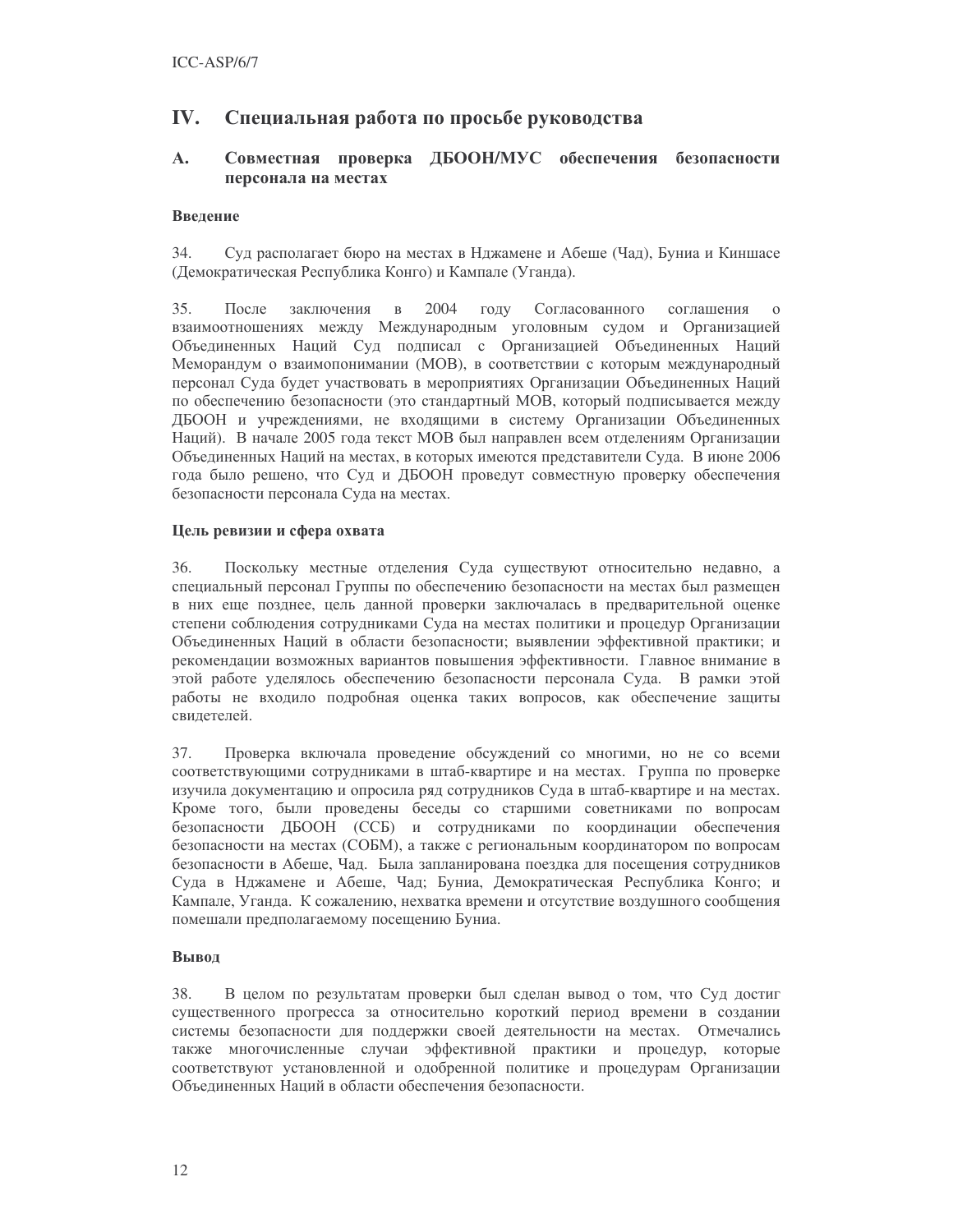39. По итогам проверки также отмечалось, однако, что во многих областях имеются возможности для улучшений с целью более строгого соблюдения МОВ по вопросам безопасности, подписанного между Организацией Объединенных Наций и Судом. Более важной и проблематичной является, вероятно, необходимость создания Судом четкой и формализованной основы для управления и отчетности по вопросам безопасности, в целом, и обеспечения безопасности сотрудников Суда на местах, в частности.

 $40.$ В докладе содержится 21 рекомендация, направленная на более строгое соблюдение положений МОВ обеими сторонами.

### Реакция руководства

41. Руководство не отреагировало на этот доклад.

#### **B.** Обзор потенциальных рисков, связанных с мероприятиями по управлению пенсионным планом для судей

42. В ответ на просьбу Секретаря Управление определило несколько рисков, связанных с мероприятиями, осуществляемыми Судом с целью управления пенсионным планом для судей. С одной стороны, Управление отметило, что ответственные сотрудники не обладают, по-видимому, необходимыми возможностями для четкого понимания сути пенсионной схемы, включая возможность для выявления любых двусмысленностей и оценки разумности базовых предположений, расчетов, методов и исходных данных, используемых специалистами. Соответственно, может существовать риск того, что тот контракт, который находится в настоящее время в процессе обсуждения с избранным страхователем, может дать дополнительные выгоды помимо тех, которые были одобрены Ассамблеей, и риск того, что он может не обеспечить, вероятно, все выгодные элементы плана, предусмотренные его участниками.

43. С другой стороны, Управление отметило наличие риска того, что Суд может чрезмерно рассчитывать на предоставление рекомендаций и помощи консультантов, не определив при этом четким образом ожидаемые конечные результаты. Управление отметило, что в рамках нескольких заказов на закупки Судом было выплачено консультантам около 85 000 евро. В то же время, поскольку выбор консультантов не осуществлялся на конкурсной основе, существует также риск того, что Суд переплатил, возможно, за услуги консультантов.

44. Управление также выразило сомнение в отношении включения приблизительно 1,05 млн. евро (15% оценочных пенсионных обязательств) в сумму в 8 млн. евро, приведенную в счетах Суда 2005 года. Сумма в 1,05 млн. евро представляет собой оценочные расходы Суда на управление планом в финансовые периоды с 2003 по 2006 годы. Тем не менее, Управлением не выявлено никаких доказательств того, что эти расходы должны, вероятно, производиться.

45. Для оказания помощи руководству Управление предложило провести проверку контракта, который находится в процессе обсуждения с избранным страхователем. Управление также рекомендовало провести тщательное согласование оценки обязательств, фигурирующей в счетах 2005 года, с оценкой, представленной страхователем за финансовые периоды 2003-2006 годов. Результаты этого согласования должны быть представлены Бюджетно-финансовому комитету.